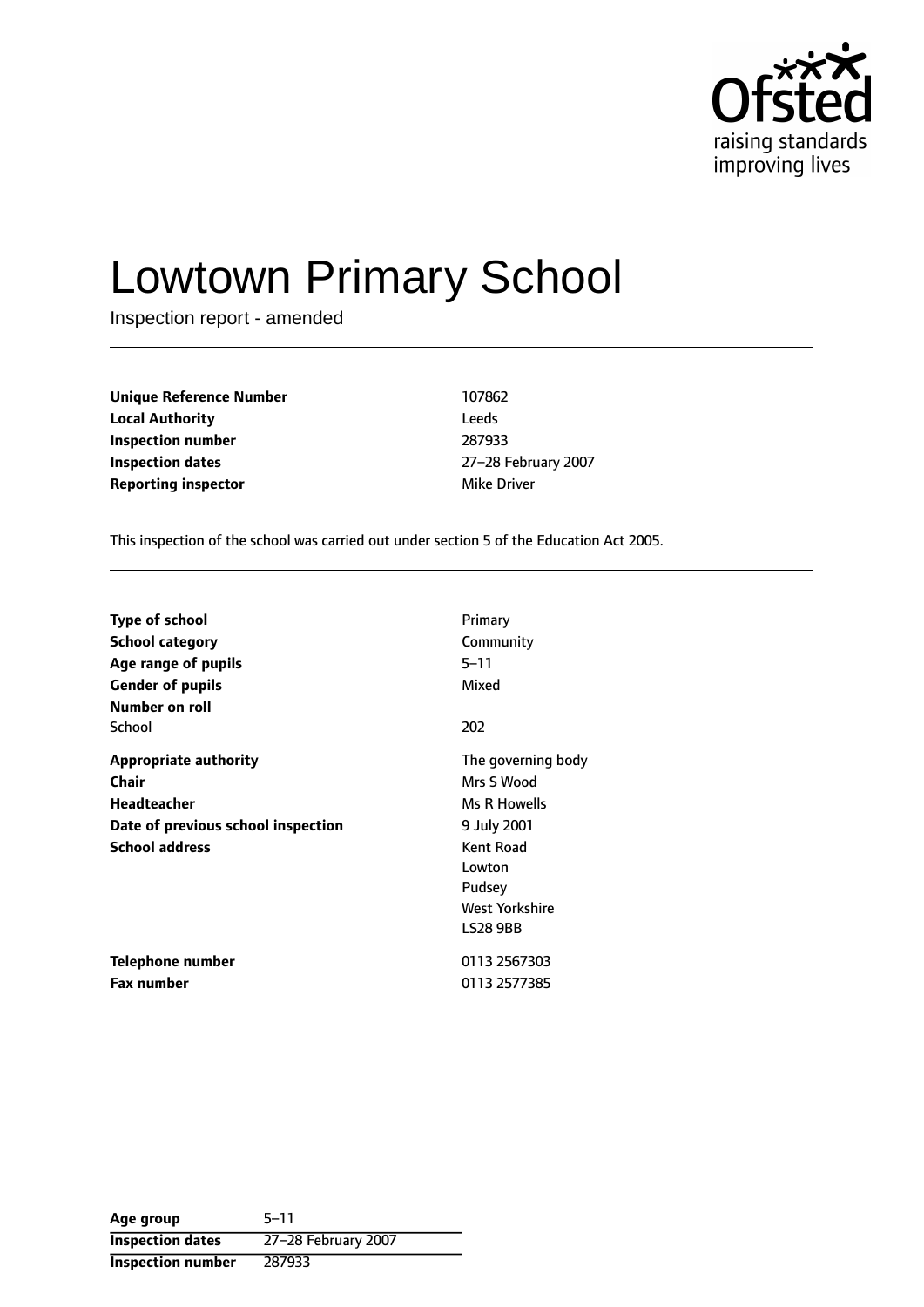## **Amended Report Addendum**

This report has been resubmitted to reflect a change made to correct an error in the headteachers title, and also an error in the introduction concerning the numbers of children from a White British heritage.

© Crown copyright 2007

Website: www.ofsted.gov.uk

This document may be reproduced in whole or in part for non-commercial educational purposes, provided that the information quoted is reproduced without adaptation and the source and date of publication are stated.

Further copies of this report are obtainable from the school. Under the Education Act 2005, the school must provide a copy of this report free of charge to certain categories of people. A charge not exceeding the full cost of reproduction may be made for any other copies supplied.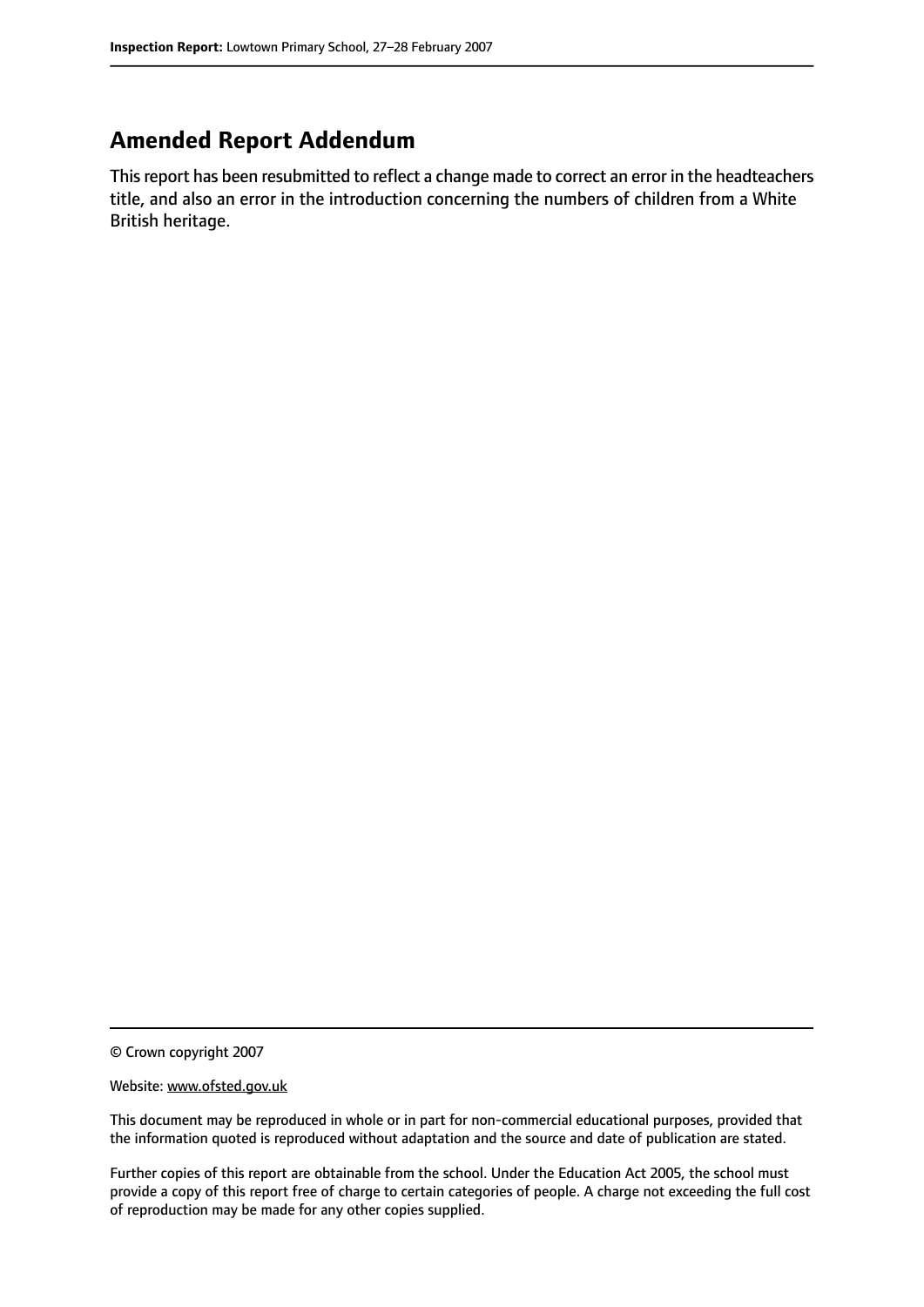# **Introduction**

The inspection was carried out by a team of two Additional Inspectors.

#### **Description of the school**

Lowtown Primary School is a small and popular school situated in Pudsey, to the west of Leeds. The proportion of pupils eligible for free school meals is below average, as is those from minority ethnic groups. Very few children are learning English as an additional language. The majority of pupils are from a White British heritage. The proportion with learning difficulties and/or disabilities, including statements of special educational need, is below average, but can vary significantly in different classes.

#### **Key for inspection grades**

| Grade 1 | Outstanding  |
|---------|--------------|
| Grade 2 | Good         |
| Grade 3 | Satisfactory |
| Grade 4 | Inadequate   |
|         |              |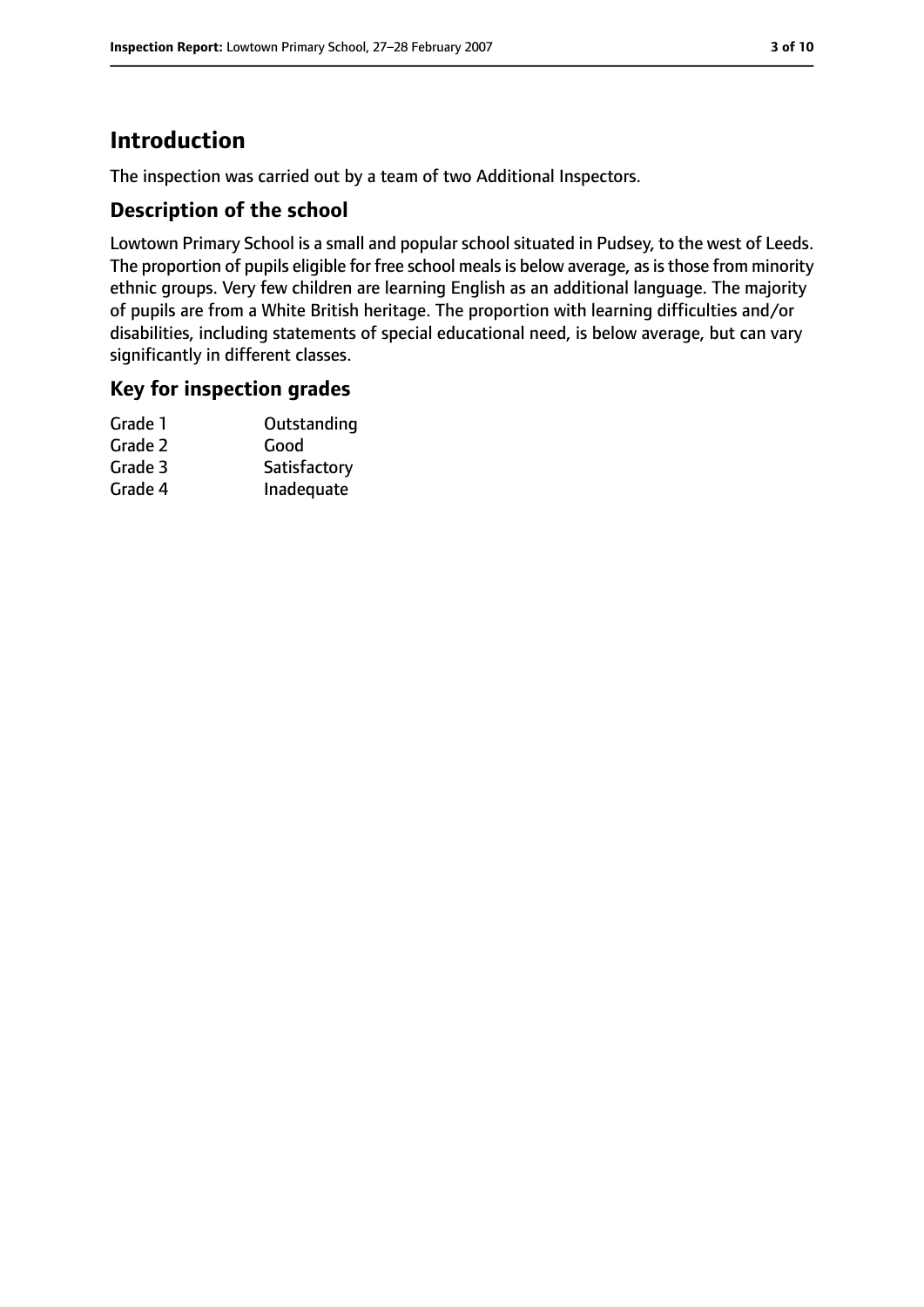# **Overall effectiveness of the school**

#### **Grade: 2**

Thisis a good school, which provides good value for money. Strong leadership and management have established clear direction for improvement, as a result of careful and accurate evaluation of provision. Supported by the effective governing body, the school has a good capacity to improve further. The measures taken have ensured that pupils achieve well and show good levels of personal development. All pupils, including those with learning difficulties and/or disabilities, make good progress. As a result, standards in Year 6 are above average. Provision in the Foundation Stage is outstanding, with a rich curriculum and strong teaching, which encourages pupils to work more independently. Pupils make very good progress through Reception.

The school has an informed school improvement plan and strategies in place to improve standards further. 'Power Writing' is an approach being used to raise standards in writing. This system uses imaginative methods to stimulate pupils' writing skills. Assessments of pupils' work, together with observations in the school, have shown this approach is having a good impact on standards.

Secure measures have also been put in place to improve standards in mathematics, particularly at Key Stage 1, although it is too early to judge the impact of this initiative.

After significant staffing changes in recent years, the school is now very close to having an established team of teachers in place. The quality of teaching and learning is good and this is the major reason why pupils are achieving well. However, assessment information is not consistently used to match work to pupils' needs and increase their pace of learning. Pupils are well behaved, keen to learn and enjoy being at school. Attendance is above average. There is a strong and effective emphasis in the curriculum on promoting pupils' awareness of other cultures, and issues of race equality and human rights through the 'Global Dimensions' initiative. This has also strengthened the cultural aspect of pupils' personal development, which is now good. Very good links with other schools enrich the curriculum in sporting activities, foreign language teaching and mathematics for higher attainers in Year 6. The rich curriculum engages pupils' interest and promotes good achievement. There is good provision for developing skills in literacy, numeracy and information and communication technology (ICT).

Pupils are well cared for and feel safe. There are improved and effective systems to monitor pupils' progress and provide support if pupils are not making the expected gains. The pupils develop well as individuals and have good opportunities to take on responsibility in the school: organising a Fair Trade fair, and in the school council, for example. Pupils have a good appreciation of a healthy lifestyle. They are well prepared for life after school.

#### **What the school should do to improve further**

- Improve standards in mathematics, with particular attention to Key Stage 1.
- Ensure the quality of teaching and learning is consistently good in relation to use of assessment to help pupils learn and matching work to pupils' needs.

## **Achievement and standards**

#### **Grade: 2**

Children come into Reception at the level expected for their age. Teaching is good. As a result, pupils learn well, make good progress and show good achievement throughout the school.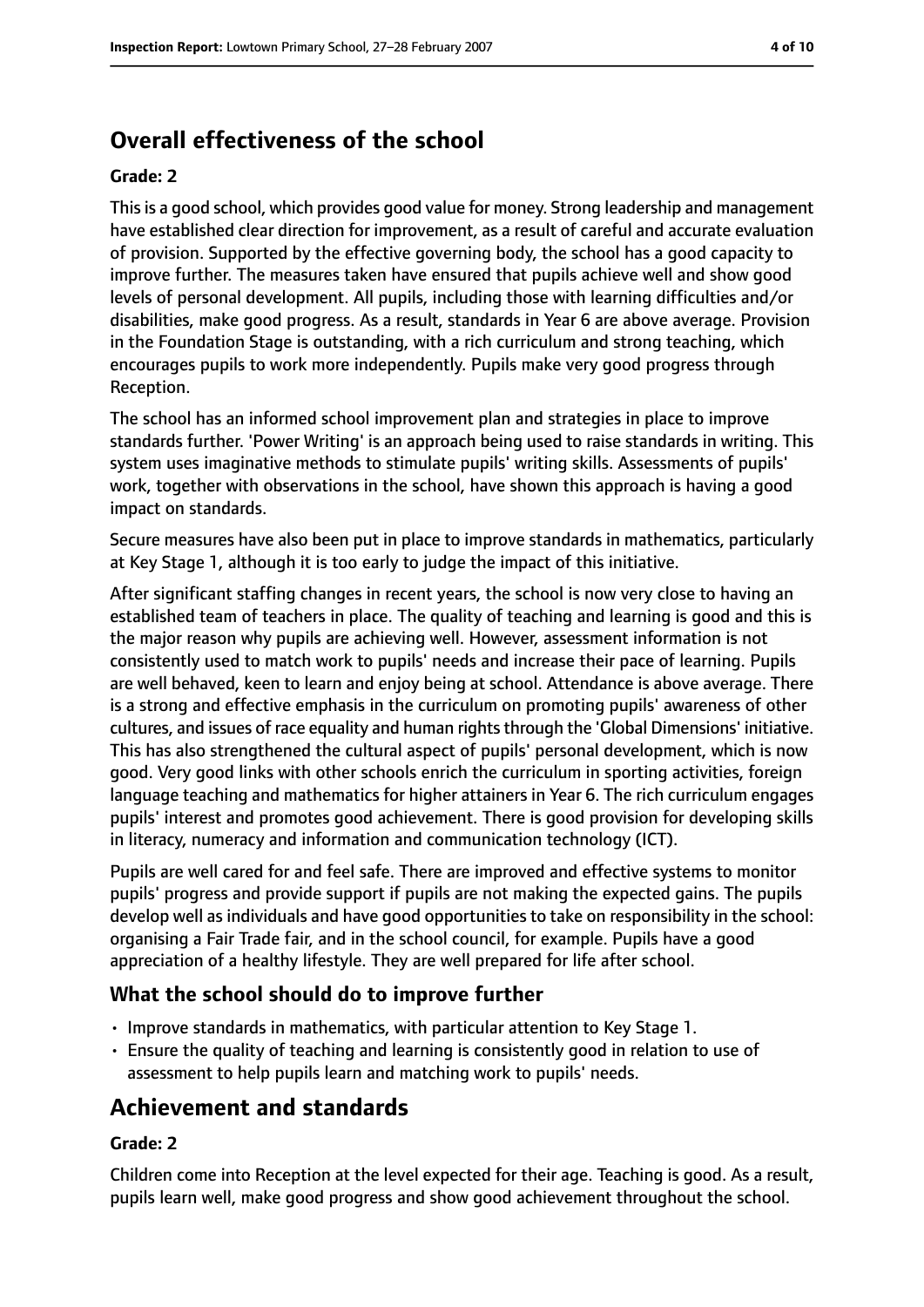Rigorous assessments show standards are above average by the end of Year 6. Challenging targets are set for pupils and these are reviewed and raised to provide further challenge.

Results in Year 2 were average in 2006 in English and mathematics, reflecting a lower level of attainment of that particular group when they started school. Standards in Year 2 now are also average because of some temporary staffing changes last year. Staffing is now settled. Pupils in Years 1 and 2 have made good progress this academic year. Results in Year 6 in 2006 were above average. Pupils' performance in mathematics varies and is lower in Year 2 than Year 6 when compared with national averages. Secure measures have been put in place to improve standards in mathematics but it is too early to judge the impact of this initiative.

## **Personal development and well-being**

#### **Grade: 2**

Personal development and well-being are good. Pupils enjoy school very much. They behave well and grow into mature, considerate young people who have a strong sense of doing the right thing. Older pupils promote Fair Trade products for example, explaining that 'this is so that people in poorer countries can make a proper living'. They also raise money for charity. This willingness to contribute is also seen in school, where older pupils take on the role of 'peer mediators', helping to solve minor conflicts that might occur at break times. Pupils' spiritual, moral, social and cultural development is good.

# **Quality of provision**

#### **Teaching and learning**

#### **Grade: 2**

The quality of teaching and learning is good and pupils achieve well. Relationships in school are good, and this provides an atmosphere that is favourable for learning. Lessons are well planned, with a clear structure, a good variety of activities and a brisk pace to engage and sustain pupils' interest and enthusiasm. Good use is made of techniques, such as talk partners, to involve all pupils. There is a good emphasis upon developing key skills in literacy and numeracy. For example, in Year 5, links were made between science and literacy. Pupils across the range of attainment wrote good quality letters to convince an imaginary friend that air is a real substance.

Good progress has been made in using assessment to help pupils learn better but the best practice is not yet used consistently and the school has identified the need to develop this aspect further. Teachers do not consistently match the level of work well to the needs of different pupils to ensure high levels of challenge.

#### **Curriculum and other activities**

#### **Grade: 2**

The curriculum is good. Statutory requirements are met, and the curriculum is enriched in many ways. In the 'Global Dimensions' project, there is planned consideration of cultural and human rights issues in different subject areas. In a literacy lesson, for example, pupils were enthusiastically discussing Fair Trade in the context of wages paid to foreign workers. The pupils were preparing to develop a play about the moral, ethical and human rights issues. The activity was also effective in promoting pupils skills in speaking and listening. There is a wide range of visitors to the school who work with pupils on topics, such as, African music, refugees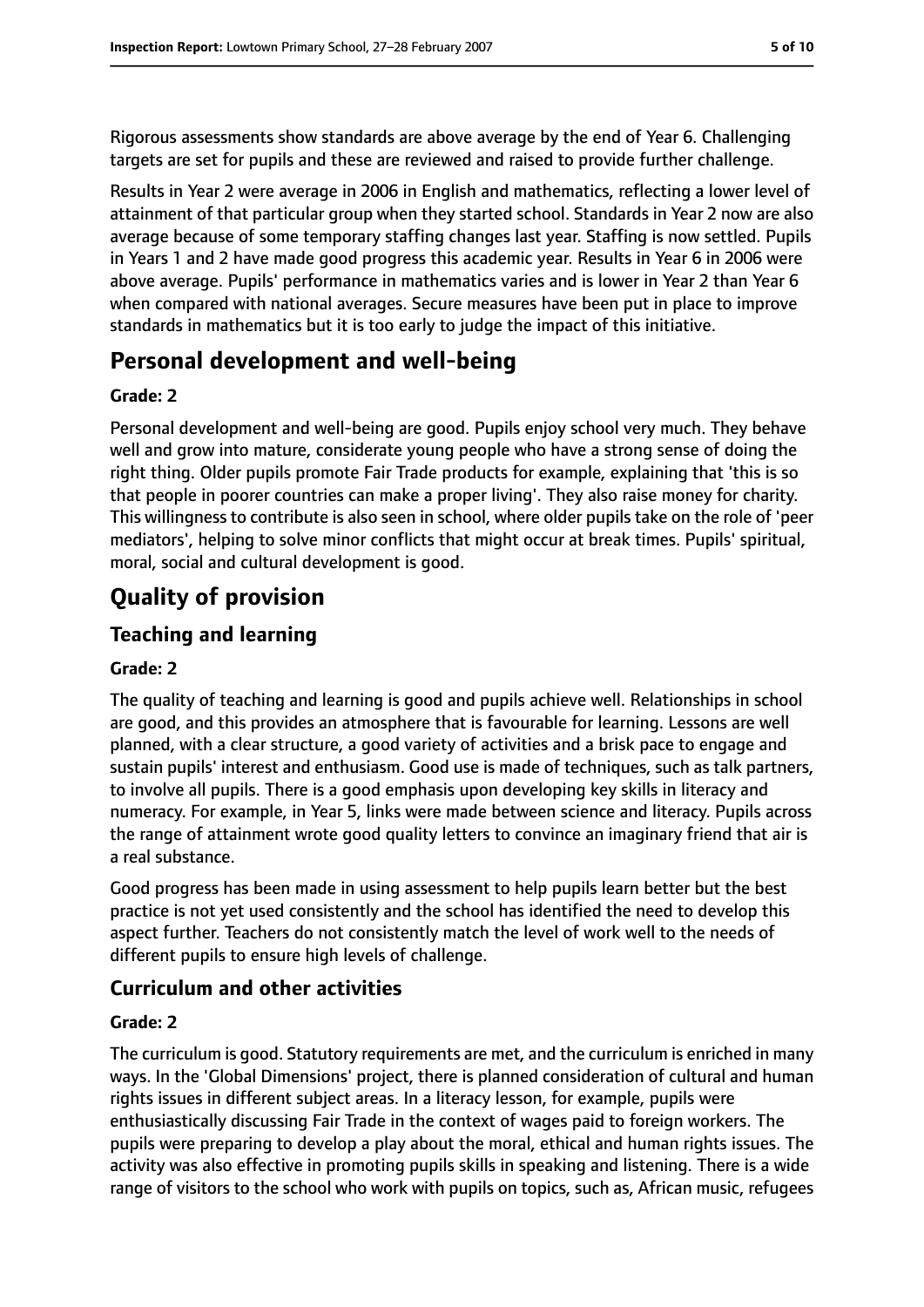and South Asian arts, or put on a play about science, for example. There is good extra-curricular provision, with many clubs, including an Eco-Action Team. There are strengths in physical education, performing arts and personal, social, health and citizenship education. Pupils regularly put on productions. 'Grease' and 'The Lion King' are recent examples. Occasionally, opportunities to develop spirituality are not fully embedded in assemblies.

#### **Care, guidance and support**

#### **Grade: 2**

Care, guidance and support are good. Pupils feel valued. Well-resourced play areas, both for the Foundation Stage and for older pupils, illustrate the school's desire to provide its pupils with good quality recreation as well as learning. Good support for pupils with learning difficulties and/or disabilities ensures these pupils make good progress. Parents are encouraged to be involved in their children's education and the large majority praise the care and support the school provides, although a small number expressed concerns about behaviour. Inspectors saw no evidence of behaviour problems. Procedures for safeguarding pupils are fully in place. Pupils are knowledgeable about the individual learning targets they are given and say that they find these useful in helping them to improve their work.

## **Leadership and management**

#### **Grade: 2**

Leadership and management are good. There is accurate and regular evaluation of teaching, with constructive feedback to staff. Team teaching is being introduced to help teachers share expertise. Performance data are analysed well, and used to inform planning for future improvements to provision in the school. The headteacher has developed a successful team approach that enables other senior staff to use their managerial expertise to good effect for pupils' benefit. There is a strong commitment to helping every pupil to gain the most from their education. This is based upon valuing children and working hard to make sure each one receives an education tailored to their needs. There are good links with parents and active measures are taken to help parents support their children's education. The governing body is knowledgeable and has helped steer the school successfully through a period of significant staffing changes. There is a clear, shared vision for further improving standards. Improvement since the last inspection is good.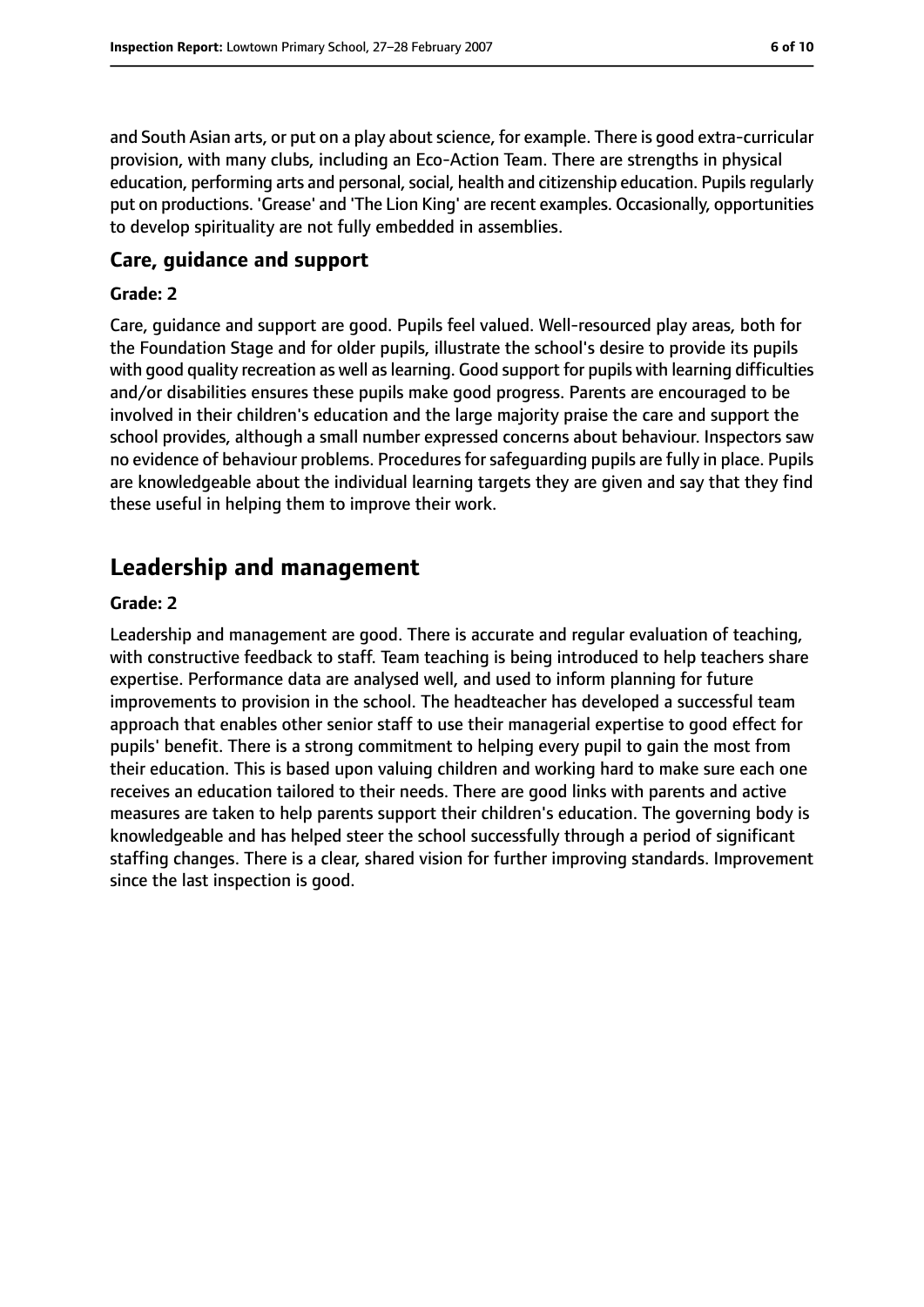**Any complaints about the inspection or the report should be made following the procedures set out in the guidance 'Complaints about school inspection', which is available from Ofsted's website: www.ofsted.gov.uk.**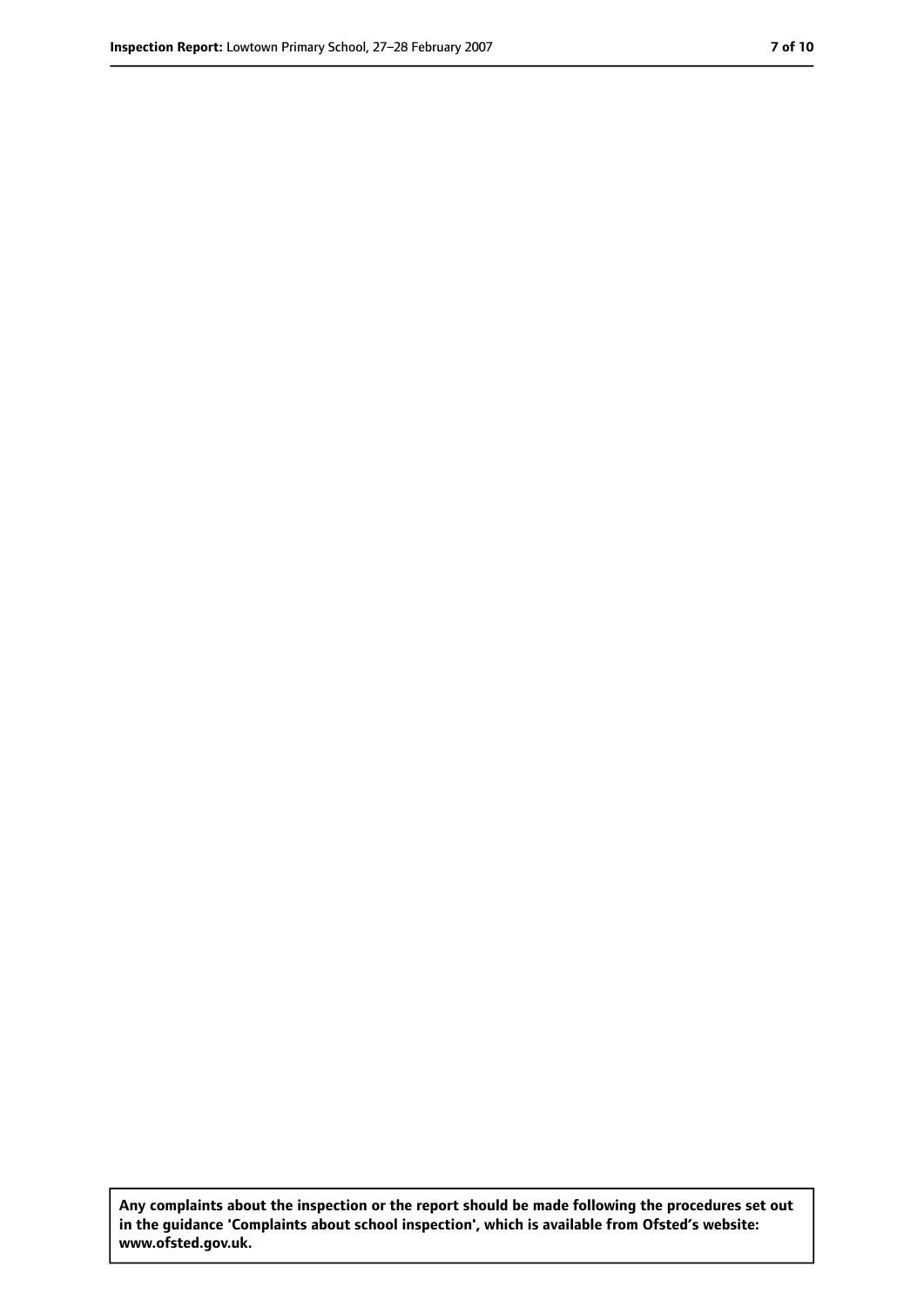#### **Annex A**

# **Inspection judgements**

| Key to judgements: grade 1 is outstanding, grade 2 good, grade 3 satisfactory, and grade 4 $\,$ | <b>School</b>  |
|-------------------------------------------------------------------------------------------------|----------------|
| inadequate                                                                                      | <b>Overall</b> |

## **Overall effectiveness**

| How effective, efficient and inclusive is the provision of education, integrated<br>care and any extended services in meeting the needs of learners? |     |
|------------------------------------------------------------------------------------------------------------------------------------------------------|-----|
| How well does the school work in partnership with others to promote learners'<br>well-being?                                                         |     |
| The quality and standards in the Foundation Stage                                                                                                    |     |
| The effectiveness of the school's self-evaluation                                                                                                    |     |
| The capacity to make any necessary improvements                                                                                                      |     |
| Effective steps have been taken to promote improvement since the last<br>inspection                                                                  | Yes |

#### **Achievement and standards**

| How well do learners achieve?                                                                               |  |
|-------------------------------------------------------------------------------------------------------------|--|
| The standards <sup>1</sup> reached by learners                                                              |  |
| How well learners make progress, taking account of any significant variations between<br>groups of learners |  |
| How well learners with learning difficulties and disabilities make progress                                 |  |

#### **Personal development and well-being**

| How good is the overall personal development and well-being of the<br>learners?                                  |  |
|------------------------------------------------------------------------------------------------------------------|--|
| The extent of learners' spiritual, moral, social and cultural development                                        |  |
| The behaviour of learners                                                                                        |  |
| The attendance of learners                                                                                       |  |
| How well learners enjoy their education                                                                          |  |
| The extent to which learners adopt safe practices                                                                |  |
| The extent to which learners adopt healthy lifestyles                                                            |  |
| The extent to which learners make a positive contribution to the community                                       |  |
| How well learners develop workplace and other skills that will contribute to<br>their future economic well-being |  |

#### **The quality of provision**

| How effective are teaching and learning in meeting the full range of the<br>learners' needs?          |  |
|-------------------------------------------------------------------------------------------------------|--|
| How well do the curriculum and other activities meet the range of needs<br>and interests of learners? |  |
| How well are learners cared for, quided and supported?                                                |  |

 $^1$  Grade 1 - Exceptionally and consistently high; Grade 2 - Generally above average with none significantly below average; Grade 3 - Broadly average to below average; Grade 4 - Exceptionally low.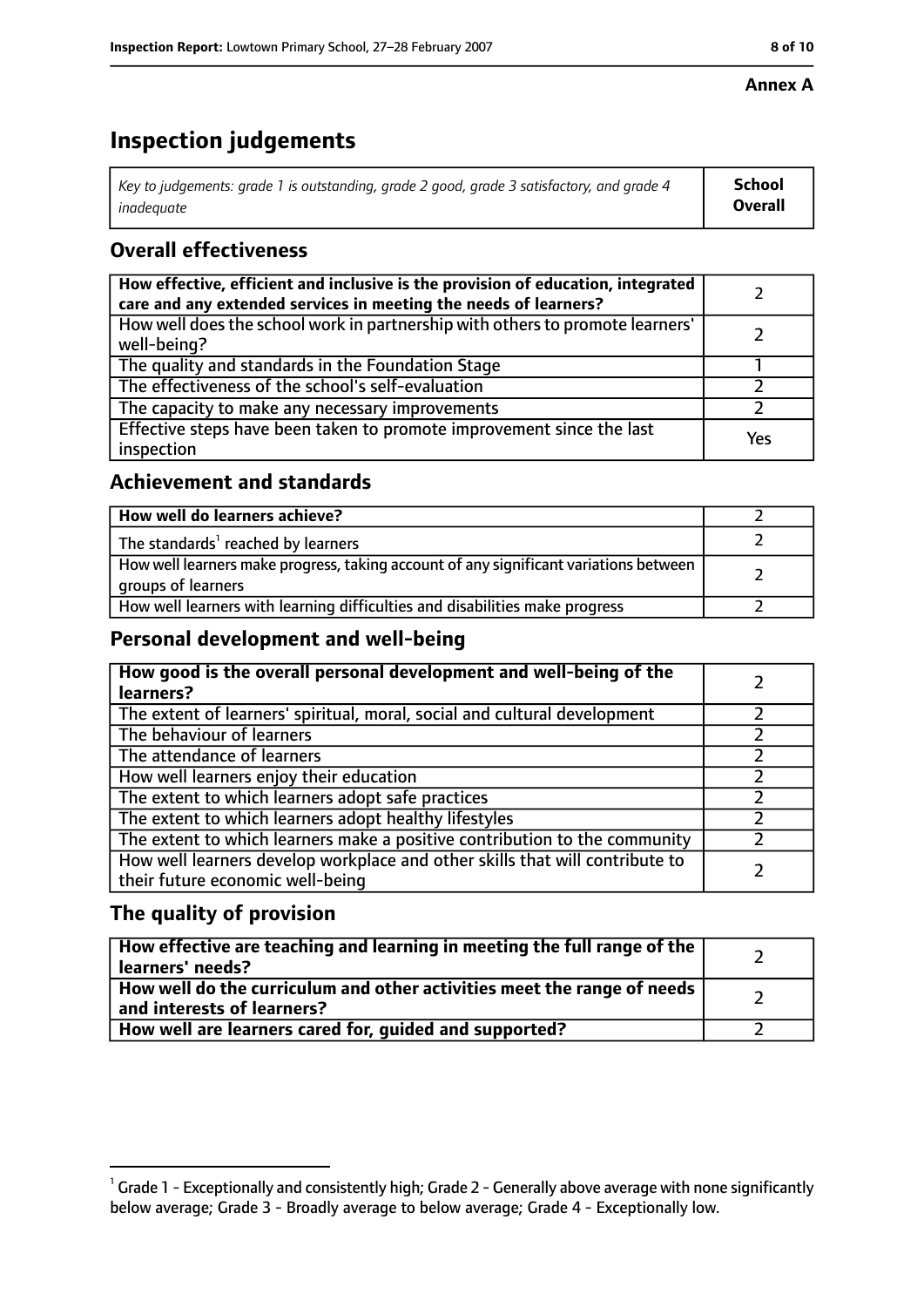# **Leadership and management**

| How effective are leadership and management in raising achievement                                                                              |               |
|-------------------------------------------------------------------------------------------------------------------------------------------------|---------------|
| and supporting all learners?                                                                                                                    |               |
| How effectively leaders and managers at all levels set clear direction leading<br>to improvement and promote high quality of care and education |               |
| How effectively performance is monitored, evaluated and improved to meet<br>challenging targets                                                 |               |
| How well equality of opportunity is promoted and discrimination tackled so<br>that all learners achieve as well as they can                     |               |
| How effectively and efficiently resources, including staff, are deployed to<br>achieve value for money                                          | 7             |
| The extent to which governors and other supervisory boards discharge their<br>responsibilities                                                  | $\mathcal{L}$ |
| Do procedures for safequarding learners meet current government<br>requirements?                                                                | Yes           |
| Does this school require special measures?                                                                                                      | No            |
| Does this school require a notice to improve?                                                                                                   | No            |